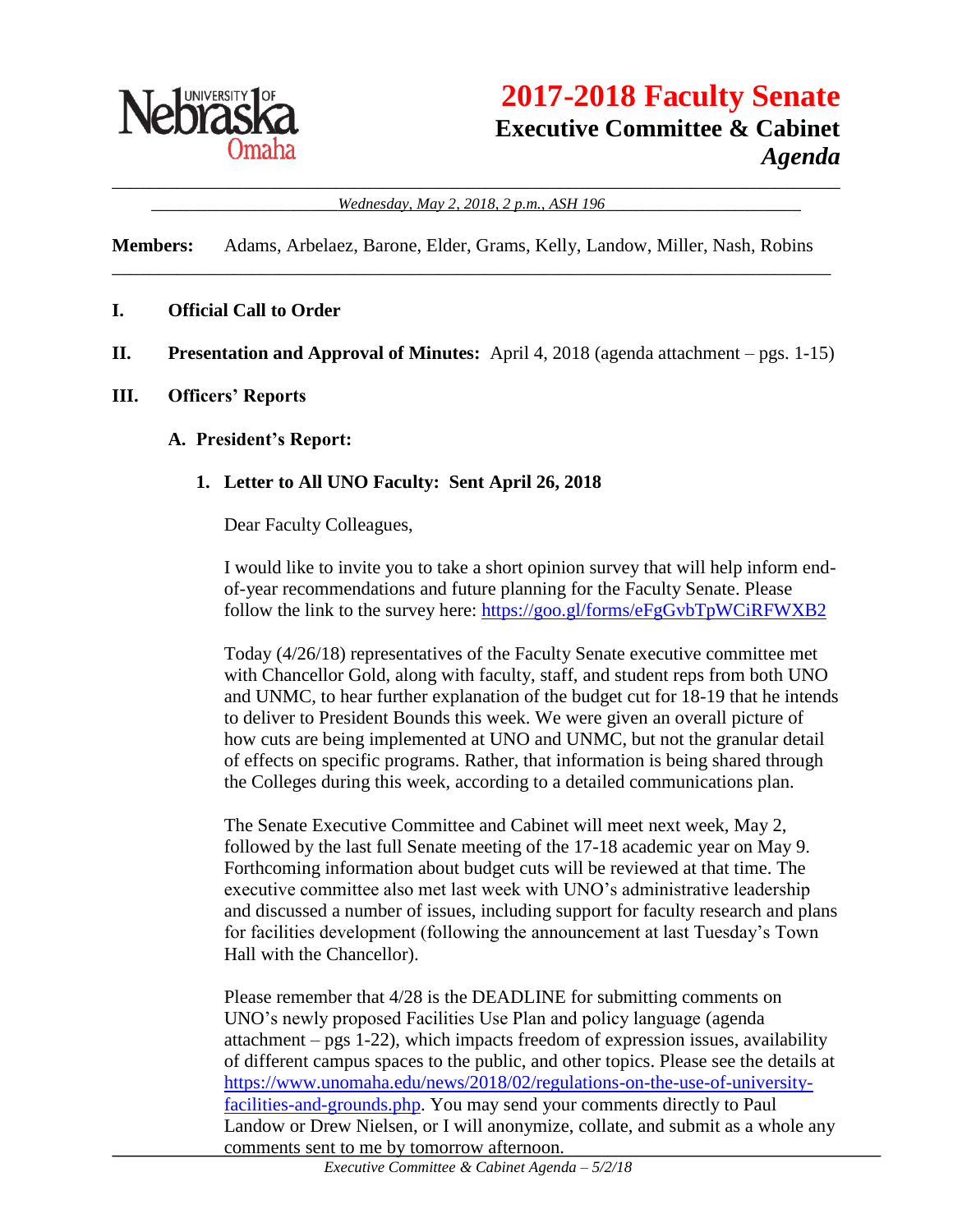Some important updates on dual factor authentication: we are still in the "soft roll-out" period during which faculty are not being required to use this method, but eventually, we will be. If you wish to begin now or over the summer, please be aware that all the logins for university systems you access will be affected (e.g. email, Canvas, Firefly, Mavlink, etc.), so you will need to be able to use the authentication method you select, whether you access those systems in the office, in a classroom, in meetings, at home, on your phone, on someone else's equipment, and so on. If you do not wish to use your personal cell phone for this purpose, an alternative is available: a key fob that can be put on your keychain. If you wish to order one of these devices, please fill out the request form at: [https://www.unomaha.edu/information-technology-services/information](https://www.unomaha.edu/information-technology-services/information-security/duo/uno-duo.php)[security/duo/uno-duo.php.](https://www.unomaha.edu/information-technology-services/information-security/duo/uno-duo.php) Please be advised that if demand for the key fob option is high, it may take time to restock the supply and catch up with orders. Faculty may wonder why we must do this or whether the security concerns are serious enough to justify it. We were offered various real-life examples to explain the need, including NU faculty whose accounts were hacked during ordinary classroom computer use and then used in a significant financial fraud attempt.

Finally, please make ready to transfer to Canvas if you have not done so already, and rescue any materials you may still have on Blackboard, which will no longer be available after June. Not only will all courses be on Canvas, but none of the Blackboard materials will remain! Help is ready for you and, if needed, an expert will sit down with you in person to ensure that your courses are set up and files are transferred. Please see this page for a list of options: <https://www.unomaha.edu/news/2018/04/reminder-to-transition-to-canvas.php>

Thank you and as ever, please feel free to send your comments, suggestions, and concerns to your Senate rep or to me directly.

- **2. Memo from President Grams to Chancellor Gold; SVC Reed** (agenda attachment – pgs.  $23-24$ )
- **B. Secretary/Treasurer Report:** Senator Landow reported
	- **1. EC&A: April 18, 2018**

## President Grams comments:

Facilities Use Plan comment period is still open and Faculty Senate is gathering information from faculty. Once the period ends materials will be turned over to the administration for review.

Resolution 4328 – President Grams reported on the progress of the Resolution.

Dean's Survey -- President Grams discussed the Dean's survey regarding faculty development fellowships. SVC Reed and Chancellor Gold indicated that the process could be better and suggested several possible changes. SVC Reed suggested that he and VC Smith-Howell work on it and asked that President Grams also provide suggestions. She also indicated that she wants to continue the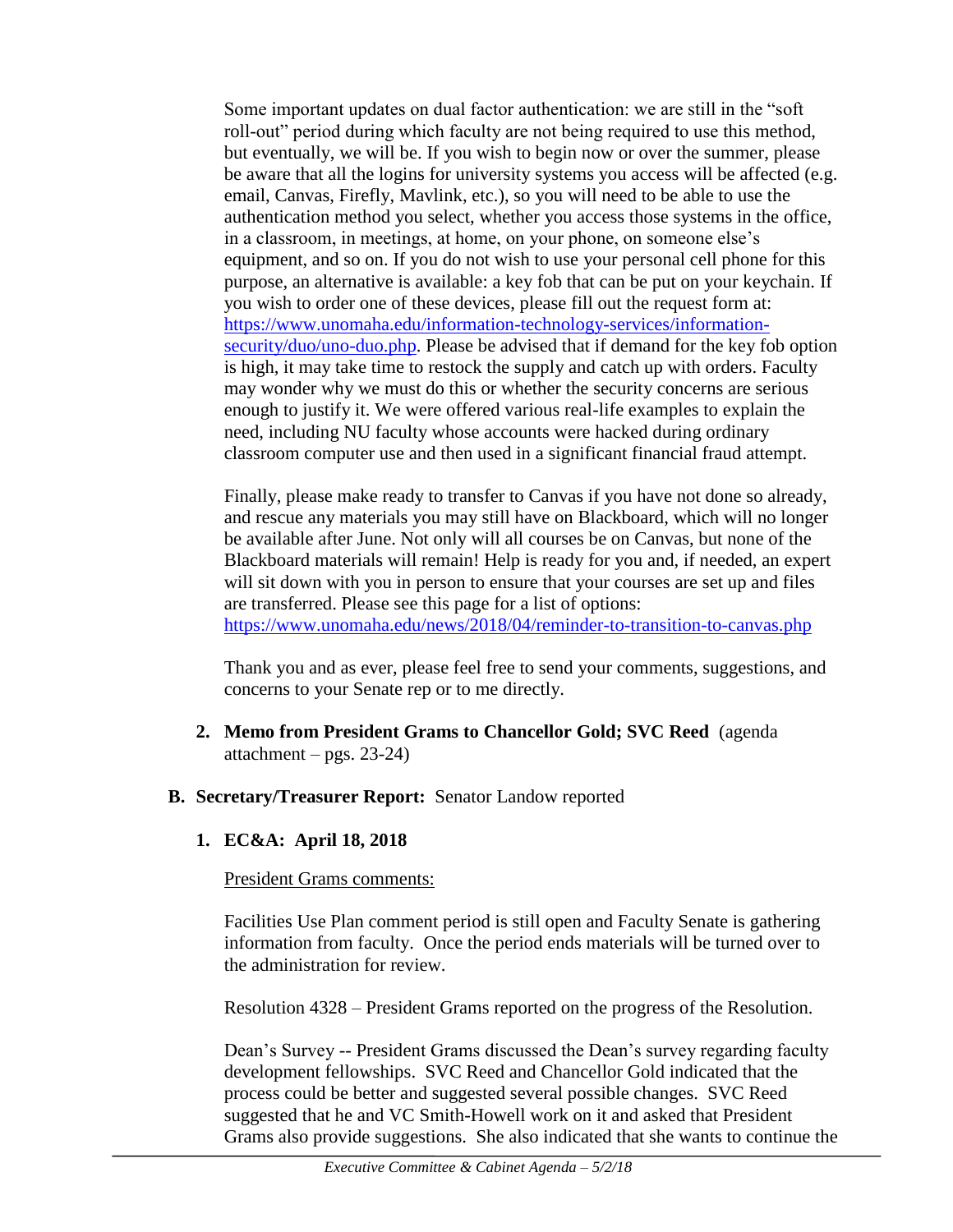conversation and will work with administration on next steps. Chancellor Gold said that the ball is in the court of the Faculty Senate.

### VC Smith-Howell comments:

Progress has been made on summer compensation for faculty on grievance committees. Once finished, results will be given to Faculty Senate leadership.

### Senior VC Reed comments:

Resolution 4327S – FUSE/GRACA Advisory Committee.

SVC Reed lead a discussion of FUSE, funding and determining which proposals merit funding.

## Chancellor Gold comments:

The smaller building on the Scott Campus, FDR 1, is owned by the NU Foundation. There was no specific plan for the building, except that NARI was going to lease 9000 square feet. Additionally, the cost of purchase and maintenance was going to be very high. Meanwhile, Monroe-Meyer (MMI) was looking for a new home.

Alwine and Durham need to be renovated, and their needs are huge. The hope is that we can use the \$10 million from the state for the renovation of FDR 1, plus get a match from the philanthropic community, and use the money to renovate the two UNO buildings. And at the same time we can allow MMI to move into FDR 1, using state and private funds.

Meeting adjourned at 3:53.

| 4/11/18 | Amend UNO                              | 4/18/18                                                                                                    |                 |                                        | Acknowledged                                                                         |                                                                                                                                         |
|---------|----------------------------------------|------------------------------------------------------------------------------------------------------------|-----------------|----------------------------------------|--------------------------------------------------------------------------------------|-----------------------------------------------------------------------------------------------------------------------------------------|
|         |                                        |                                                                                                            |                 |                                        |                                                                                      |                                                                                                                                         |
|         | Policy                                 |                                                                                                            |                 |                                        |                                                                                      |                                                                                                                                         |
| 4/11/18 | <b>FUSE/GRACA</b>                      | 4/18/18                                                                                                    |                 |                                        |                                                                                      |                                                                                                                                         |
|         |                                        |                                                                                                            |                 |                                        |                                                                                      |                                                                                                                                         |
|         |                                        |                                                                                                            |                 |                                        |                                                                                      |                                                                                                                                         |
|         |                                        |                                                                                                            |                 |                                        |                                                                                      |                                                                                                                                         |
|         |                                        |                                                                                                            |                 |                                        |                                                                                      |                                                                                                                                         |
|         |                                        |                                                                                                            |                 |                                        |                                                                                      |                                                                                                                                         |
|         |                                        |                                                                                                            |                 |                                        |                                                                                      |                                                                                                                                         |
| 2/14/18 | Budget Problems &                      |                                                                                                            |                 |                                        |                                                                                      |                                                                                                                                         |
|         | Appreciation                           |                                                                                                            |                 |                                        |                                                                                      |                                                                                                                                         |
| 2/14/18 | Freedom of                             |                                                                                                            |                 |                                        |                                                                                      |                                                                                                                                         |
|         | Expression                             |                                                                                                            |                 |                                        |                                                                                      |                                                                                                                                         |
|         |                                        |                                                                                                            |                 |                                        |                                                                                      |                                                                                                                                         |
| 3/8/17  | Expenses                               | 4/19/17                                                                                                    |                 |                                        | SVC Reed explained the process for UNO paying for                                    |                                                                                                                                         |
|         | Associated with                        |                                                                                                            |                 |                                        | legal costs involved. These issues are usually                                       |                                                                                                                                         |
|         | Visas for                              |                                                                                                            |                 |                                        | handled by department chairs and personnel. Costs                                    |                                                                                                                                         |
|         | Date<br><b>Senate</b><br><b>Passed</b> | <b>Title</b><br>Academic Integrity<br>Advisory<br>Committee<br>comprised of<br>Faculty/Student Gov<br>Reps | Admin<br>Accept | Sent<br>for<br><b>Senate</b><br>Action | Denied /<br><b>Deferred</b><br>$/\ln$<br><b>Progress</b><br><b>TO BE FOLLOWED UP</b> | <b>Final Action/Resolved</b><br>SVC Reed lead a discussion of FUSE, funding<br>and determining which proposals merit<br><i>funding.</i> |

**2017-2018 Resolution Action Table (Action Pending and Current Resolutions)**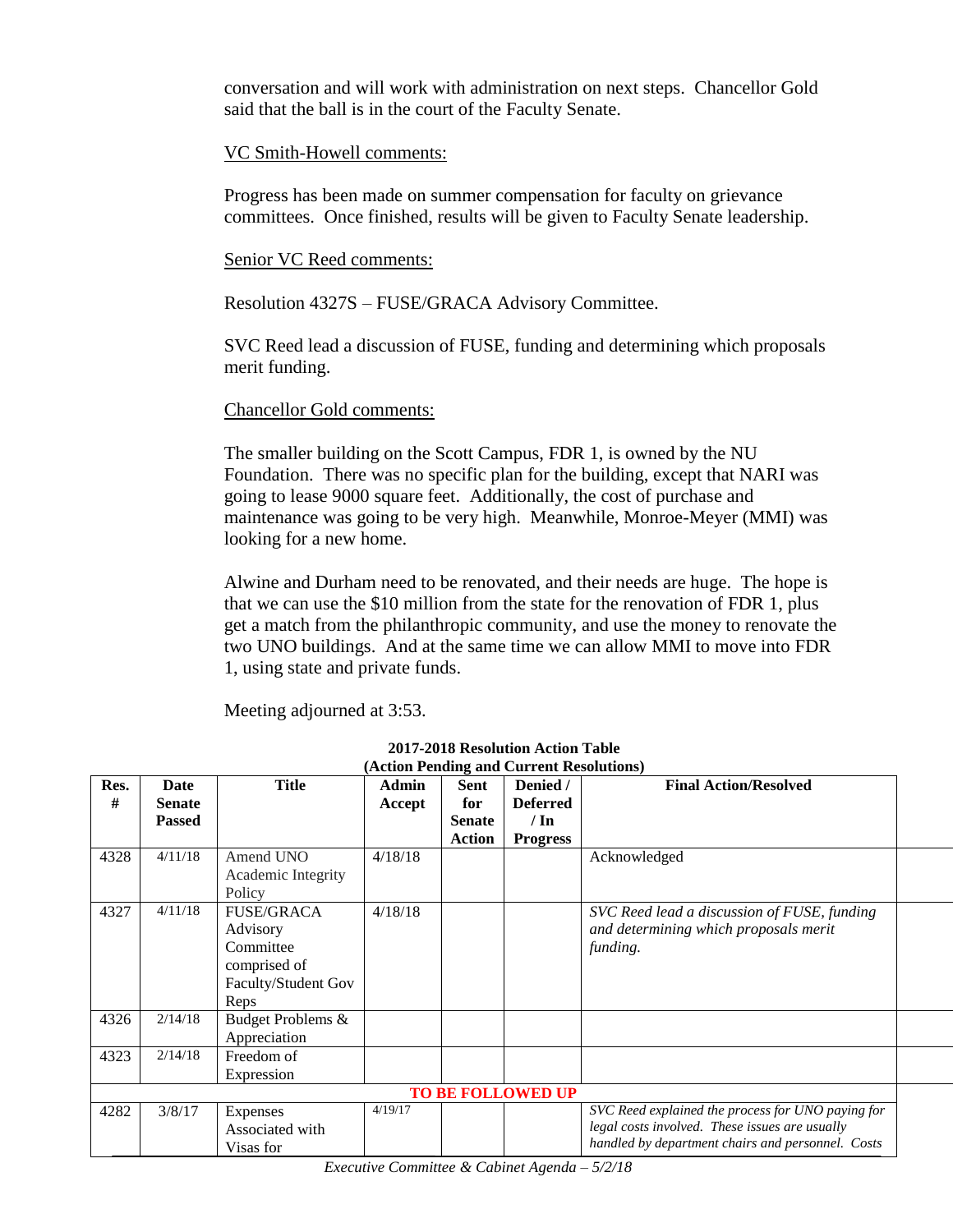|      |          | <b>International Hires</b>                        |          |  | can't be nailed down, since they vary by who is<br>involved. BJ Reed said he would ask for a one page<br>description of the process made available to faculty.                                                                                                                                                                           |
|------|----------|---------------------------------------------------|----------|--|------------------------------------------------------------------------------------------------------------------------------------------------------------------------------------------------------------------------------------------------------------------------------------------------------------------------------------------|
| 4279 | 12/14/16 | Grievance<br>Committees<br>Summer<br>Compensation | 12/21/16 |  | - SVC Reed says they may need more information. It<br>is a workload issue as much as a compensation<br>issue. Let's have further discussion.                                                                                                                                                                                             |
|      |          |                                                   | 3/15/17  |  | - BJ reiterated that summer pay is not likely to<br>happen, as faculty select a variety of service<br>opportunities. Regarding the three grievance<br>committees, he feels that faculty select this type of<br>service, similar to how faculty choose to serve on<br>thesis committee.                                                   |
|      |          |                                                   | 4/19/17  |  | Chancellor Christensen said these type of issues, like<br>summer grievance committee work, seldom occur.<br>He is also apprehensive of anyone who has service<br>in the summer wanting compensation. Some service<br>such as FS President and IRB receive workload<br>compensation.                                                      |
|      |          |                                                   | 1/24/18  |  | AVC Smith-Howell stated that it is rare that<br>academic freedom, tenure and grievance<br>committee work be needed in the summer. SVC<br>Reed asked that the administration work up a<br>proposal to be reviewed by the executive<br>committee. Chancellor Smith-Howell said she<br>would have a draft ready by the February<br>meeting. |
|      |          |                                                   | 4/18/18  |  | AVC Smith-Howell: Progress has been made<br>on summer compensation for faculty on<br>grievance committees. Once finished, results<br>will be given to Faculty Senate leadership.                                                                                                                                                         |
|      |          |                                                   |          |  |                                                                                                                                                                                                                                                                                                                                          |

### **2. Treasurer's Report:** Senator Landow (April 2018) (agenda attachment – pg. 25**)**

## **IV. Standing Committee Reports**

## **A. Committee on Academic and Curricular Affairs:** Senator Miller

The Committee met April 25, 2018 at 2:00 p.m. in Criss Library – Room 307. Present: Connie Schaffer, Stan Wileman, Burch Kealey, Kelly MacArthur, Craig Maher and Holly Miller

There were three agenda items for this meeting. During the committee's March meeting we discussed the Early College High School program which is being offered at Millard South High School and so that continued discussion was the first item on the April 27, 2018 agenda.

The first group of students will be graduating from this program in the spring of 2018 with an Associate Degree. This program was developed and accredited by Metropolitan Community College and with the existing articulation agreement with MCC, those student credit hours are accepted at UNO. A&CA committee members want assurance that the college courses offered by this high school program provide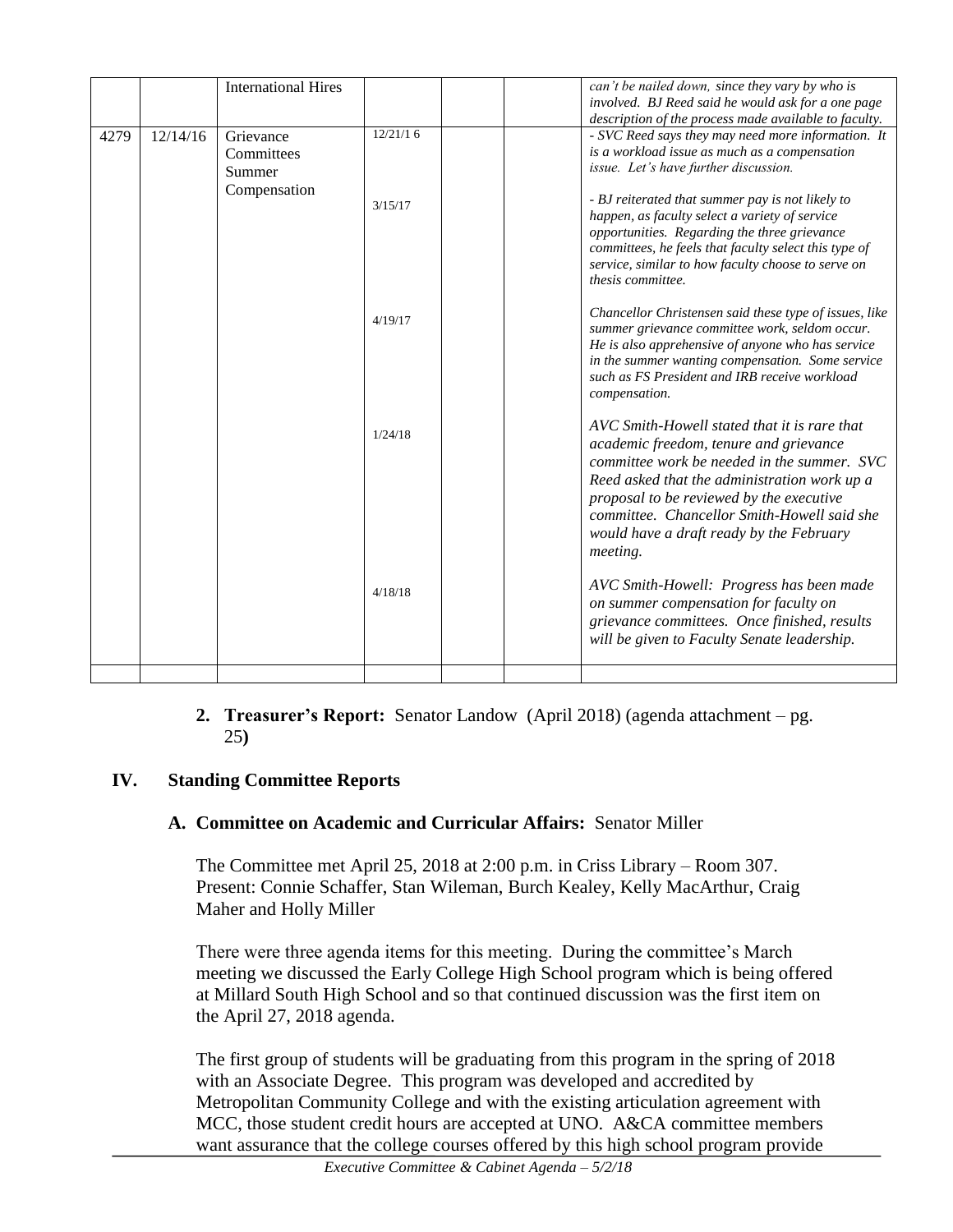the necessary foundation for students to succeed in upper level college courses. Senator MacArthur stated that we need data measuring student success, to guide further review of this program.

If these students select to continue their education at UNO, it seems like an opportune time to create a method to track their academic success in upper level classes. Since all students are required to take three English classes, this might be a class to track. Composition one and two are general education requirements and are completed as part of an Associate Degree, but the third English class (which is discipline specific) would be taken at UNO. Another option might be to track student success in upper level math classes.

Senator Miller reported that she spoke with Matt Tracy, Director of General Education and Dual Enrollment, to strategize a way to track student success. It is suggested a member of the A&CA committee contact Hank Robinson, Director of the Office of Institutional Effectiveness, in the fall to discuss the feasibility of a study to track these students' success. Matt also offered his ongoing support and agreed to help as needed with this endeavor.

Pat Smith from the English department at MCC reached out to Senator Miller asking about UNO's interest in Millard's Early College High School program. She said that her colleagues in the English department at MCC might be very interested in data on graduates from this program. Pat said it is likely that MCC would participate in a joint study tracking students who graduated from the Early College High School program and then continue their education at UNO or MCC.

In the fall the committee will (1) determine if Millard Public Schools is currently tracking students in this program; (2) research if tracking has any implications on our current articulation agreement; (3) proceed with the goal of determining if students graduating from the Early College High School program have the educational foundation to succeed at in upper level courses at UNO.

The second item on the agenda was the Student Success Recommendations document that the A&CA committee was asked to review in March. Our recommendations were sent to Dr. Candice Batton, Assistant Vice Chancellor of Academic Affairs, last month and she acknowledged receiving the document. At this time, it has not been determined how Student Government will use the document.

The third item on the agenda was the selection of a new committee chair for the 2018- 2019 academic year. Senator Miller listed the duties and responsibilities linked to that position and reminded all present that a new chair will need to be selected when the committee caucuses during the May 9 Faculty Senate meeting.

Committee members discussed five topics in the *for-the-good-of-the-order* portion of the meeting.

Committee members were thanked for their service during the 2017-2018 academic year.

The meeting adjourned at 3: 07 p.m.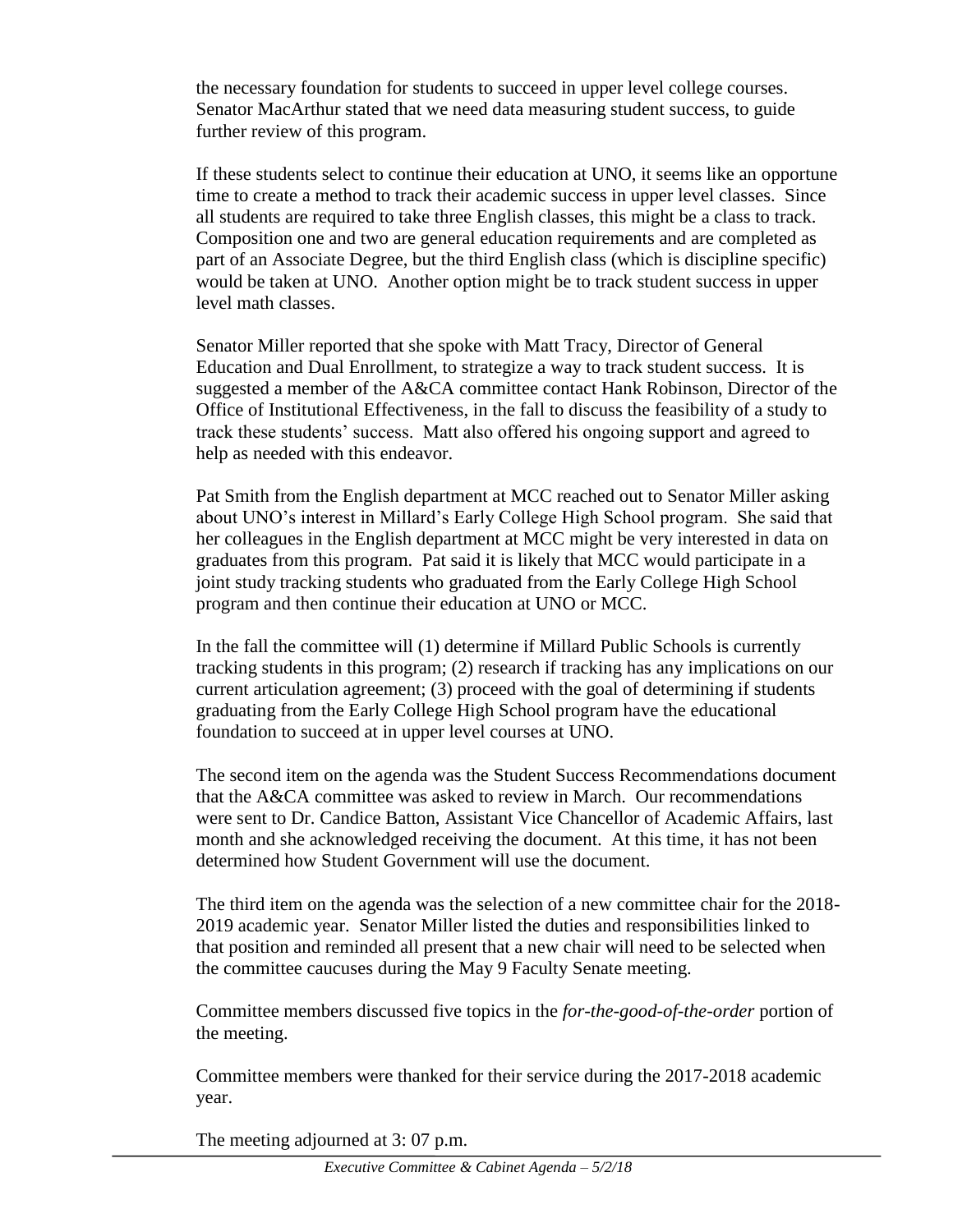## **PENDING:**

**1. Early College High School:** *(EC&C sent to A&CA 2/7/18)*

FYI: E-mail received 2/5/18 from Senator Adams: *At Friday's English Department meeting, as we discussed Dual Enrollment and other issues, a new program in the Millard School District dominated much of our discussion and members of the department asked me to take this issue to Faculty Senate. In short, our department has concerns about the various impacts of a program called Early College High School* 

*<http://mshs.mpsomaha.org/academics/early-college-high-school> The program says high school students can earn an Associate degree from Metro and that those credits will fulfill the general education requirements at UNO. Members of my department are concerned about how this might threaten enrollments at UNO and about the quality of such a program (it seems, for example, that a 10th grade English course could satisfy the English 1150 writing requirement at UNO). I would like to put this on the EC&C agenda as a point of discussion to determine if faculty in colleges beyond Arts and Sciences are also concerned about such a program.*

- **2. Length of Time for Finals:** *(Faculty Senate send to A&CA 4/11/18)* It seems there is nothing documenting the length of time for Final Exams. Is the length of time listed anywhere, and, if so, how to make it easier to find? If not, how can this be fixed? Can the Registrar publish this somewhere?
- **B. Committee on Educational Resources & Services:** Senator Robins

## **PENDING:**

- **1. Request for Travel Authorization and Purchase of Travel.** *10/2017:* Senator Robins briefly reported on having located the source of the document used by UNO titled "Request for Travel Authorization and Purchase of Travel." At a future meeting we will discuss suggestions for additions to this document to assist faculty in identifying the need for and for purchasing travel insurance**.** *(This item was removed 4/11/18 by the Faculty Senate.)*
- **2. Canvas:** When the transition away from Blackboard enter the final days during summer 2018, new issues could emerge as more faculty seek technical assistance. *(EC&C to ER&S 3/7/18)*
- **3. Payroll Deduction for Paul Beck Scholarship** *(2/7/18) (3/7/18):* a response from Debra Wilcox (UNO Controllers Office) regarding the possibility that faculty could submit a payroll deduction that would serve as a monthly gift to the Beck scholarship fund. Senator Davidson has agreed to follow-up.
- **4. Accessibility to Classroom IT Equipment** *(3/7/18):* EC&C sent this item was to the ER&S Committee.
- **C. Committee on Faculty Personnel & Welfare:** Senator Elder

The Committee met April 25, 2018, in H&K 205.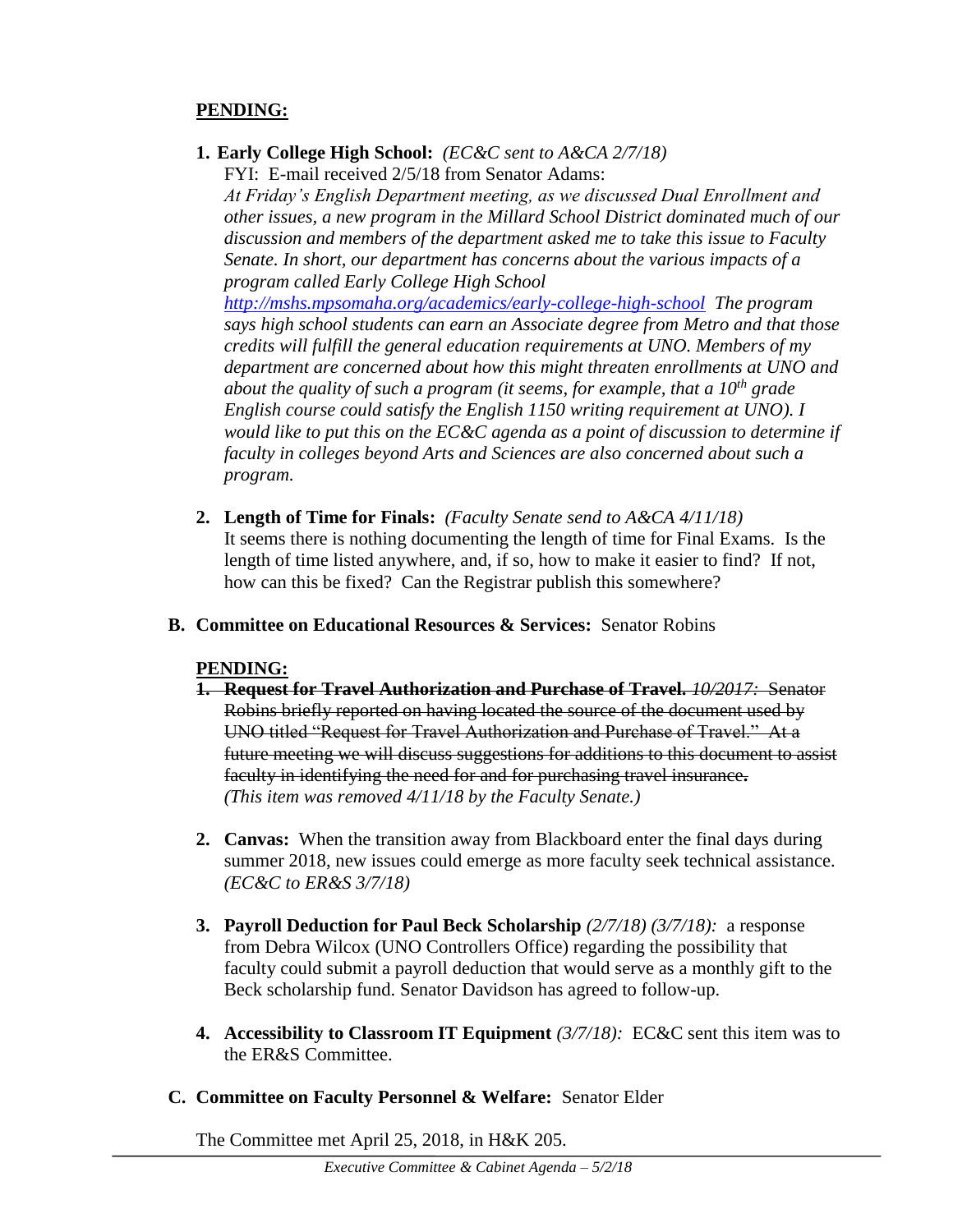Present: John Noble, Amber Rogers, Griff Elder Absent: Pauline Brennan, Dale Tiller, Marshall Prisbell Guest: Joe Kaminski

The Faculty Personnel & Welfare Committee has been, for a number of years, interested in developing a program that would encourage more faculty and staff to make use of the Wellness Center by reducing the membership fee.

## **Background:**

In 2014, the Faculty Senate produced a survey of Full-Time UNO Faculty. Tied at #7 with *Balance Among Teaching, Research and Service* among the Top 10 Faculty Ranked Concerns was the issue of the cost of using the Wellness Center.

In the Fall of 2015, the Faculty Personnel & Welfare Committee decided that, in comparison with the difficulties involved in meaningfully addressing *Balance Among Teaching, Research and Service*, the cost of the Wellness Center was low hanging fruit.

We then met with Joe Kaminski in Fall 2015 and learned two things: (1) There is no way that the Wellness Center will unilaterally cut the cost of membership. There is a bond that needs to be slowly paid down. Furthermore, students pay this membership fee through a student fee. So from the Wellness Center's perspective, it is only fair that Faculty/Staff pay the full \$450 per year to use the facility. Note that since the fee was raised from \$90 per year to \$450 per year, it hasn't been raised further to keep up with inflation. Thus eventually the Wellness Center at \$450 per year will be a bargain.

(2) More profitably, we learned that University of Iowa has a Wellness reimbursement program funded by Blue Cross Blue Shield that partially refunds faculty their membership for gym usage. FP&W decided to pursue something similar at UNO. Unfortunately, there are differences: While Iowa's program is funded by Blue Cross Blue Shield, NU is self-insured with BCBS only administering the insurance program. Thus while BCBS sees the benefit in such a program, we can't work with them to achieve one at UNO. We need to work at NU.

In the Spring of 2016, FP&W discussed the topic with the Staff Advisory Committee, and Michael Perdunn, SAC President, picked up the initiative. One problem in making a case for such a reimbursement program, which we discovered, is that UNO doesn't have access to its own healthcare data.

In May 2016, a proposal was shared with Bill Conley. The idea was that we would hire a consulting firm to put together a plan for UNO that would include some reimbursement for the Wellness Center.

Although, the adhoc committee led by Michael Perdunn interviewed some firms, financial considerations prevented this plan from going ahead, and the initiative ran out of gas.

In Spring 2017, Griff Elder learned from Cecil Hicks that we now had access to our healthcare data. The time seemed therefore ripe to restart our efforts, and use that data to determine whether their might be healthcare savings associated with greater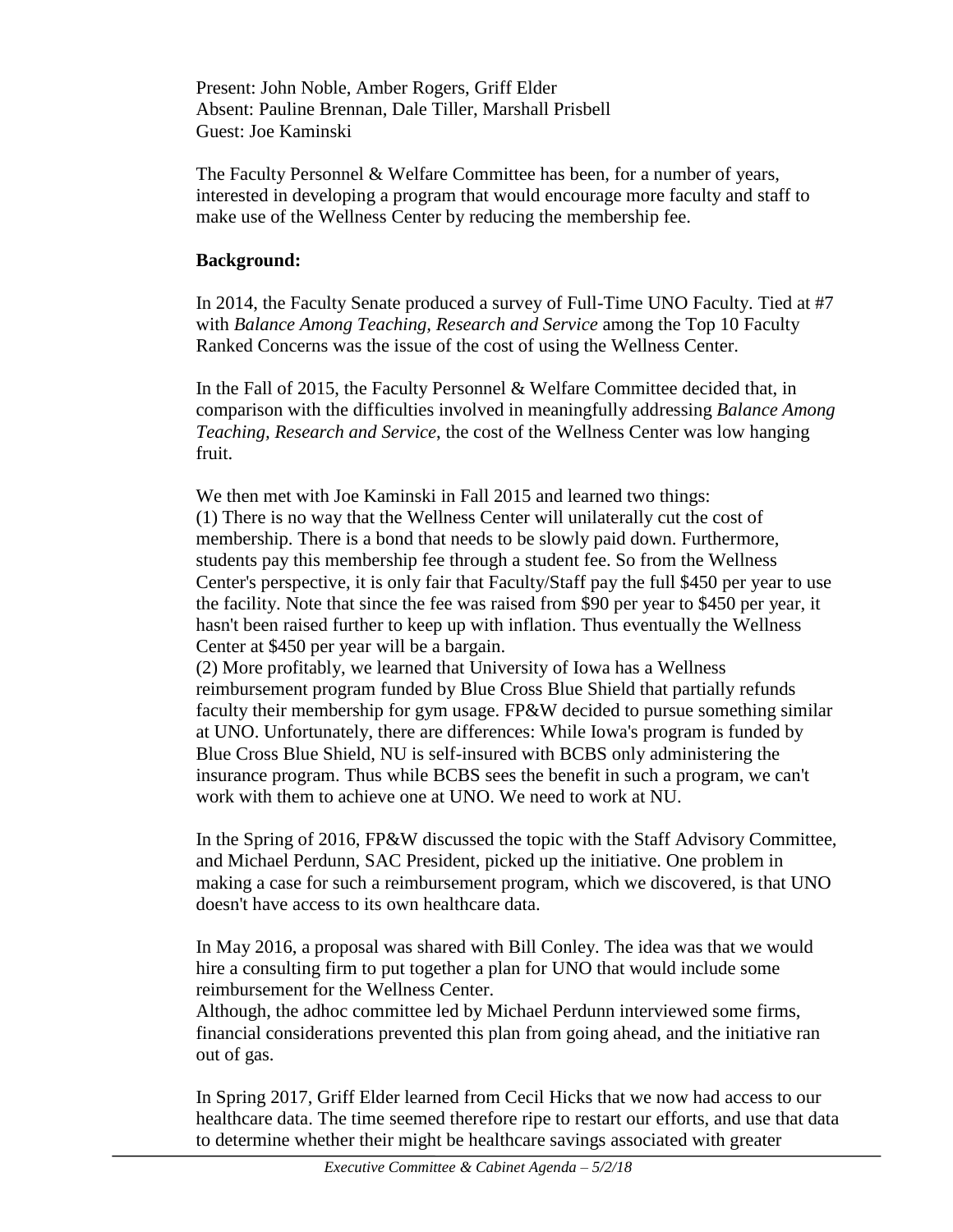Wellness Center usage by Faculty and Staff. Late Spring 2017, at a EC&A meeting, this issue was brought up. Dan Shipp was present, and embraced the initiative.

## **Current Version of Initiative:**

All this year, Dan has been leading an initiative to conduct a pilot that would reimburse faculty/staff for Wellness Center usage (reimburse \$100 of the \$150 per semester fee). A focus group was held in the Fall to discuss requirements needed for reimbursement. Current version of requirements are: (1) Wellness Center usage 4 times a month. (2) Complete Health Risk Assessment. (3) Either some sort of volunteering, or some sort of donation (details to be determined).

All this is background for the April 25's meeting. Dan Shipp had another obligation and was not able to be present.

Joe Kaminski provided us with an update on the status of the initiative:

The program has a name, the *UNO Thrive Wellness Program,* the Chancellor is supportive, but the issue is being considered in Varner Hall. A legal determination is needed to know whether this will considered a "program" or a "benefit". We understand that *if* it is legally a "benefit", then any such program would have to be rolled out system-wide. **If** it is only a "program", then it should be possible to roll it out as a pilot program at UNO in Fall of 2018. A decision from Varner Hall is expected in mid-May.

## **PENDING:**

**1. Wellness Fees.** *10/2017:*On Mon Sept 18, there was an initial faculty/staff wellness-based incentive program meeting in EAB 202 organized by Dan Shipp. Attending: Dan Shipp, Cathy Pettid, Joe Kaminski, Jeanne Surface, Griff Elder, Cecil Hicks, Carol Kirchner, and Esther Scarpello**.**

The group met to discuss how UNO could develop and pilot a wellness-based incentive program for faculty/staff. The wellness program needs still to be worked out—both programmatically and financially. But roughly, the idea is that, UNO would offer a pilot program that would partially reimburse the cost of a Wellness/H&K membership based upon member usage and participation in specific wellness program elements. Tentatively, the financial incentive might be as much as a \$100 reimbursement of the \$150 per semester Wellness/H&K membership fee. Details have to still be worked out. The working goal is to offer this pilot program starting in January (but if not January, then the following August-2018).

The working group plans to meet every two weeks. The first meeting will discuss the requirements for reimbursement.

I have been asked to put together a Faculty Senate Focus Group that this working group can consult.

## **2. Summer Compensation for Grievance Committees.** *10/2017 cont.:* **RESOLUTION 4279**, 12/14/16: **Grievance Committees Summer Compensation**

While most of us are on 9 month contracts, many uncompensated service obligations require summer participation. Members on the committee have their own anecdotal accounts of what we perceive to be a trend. We are hoping to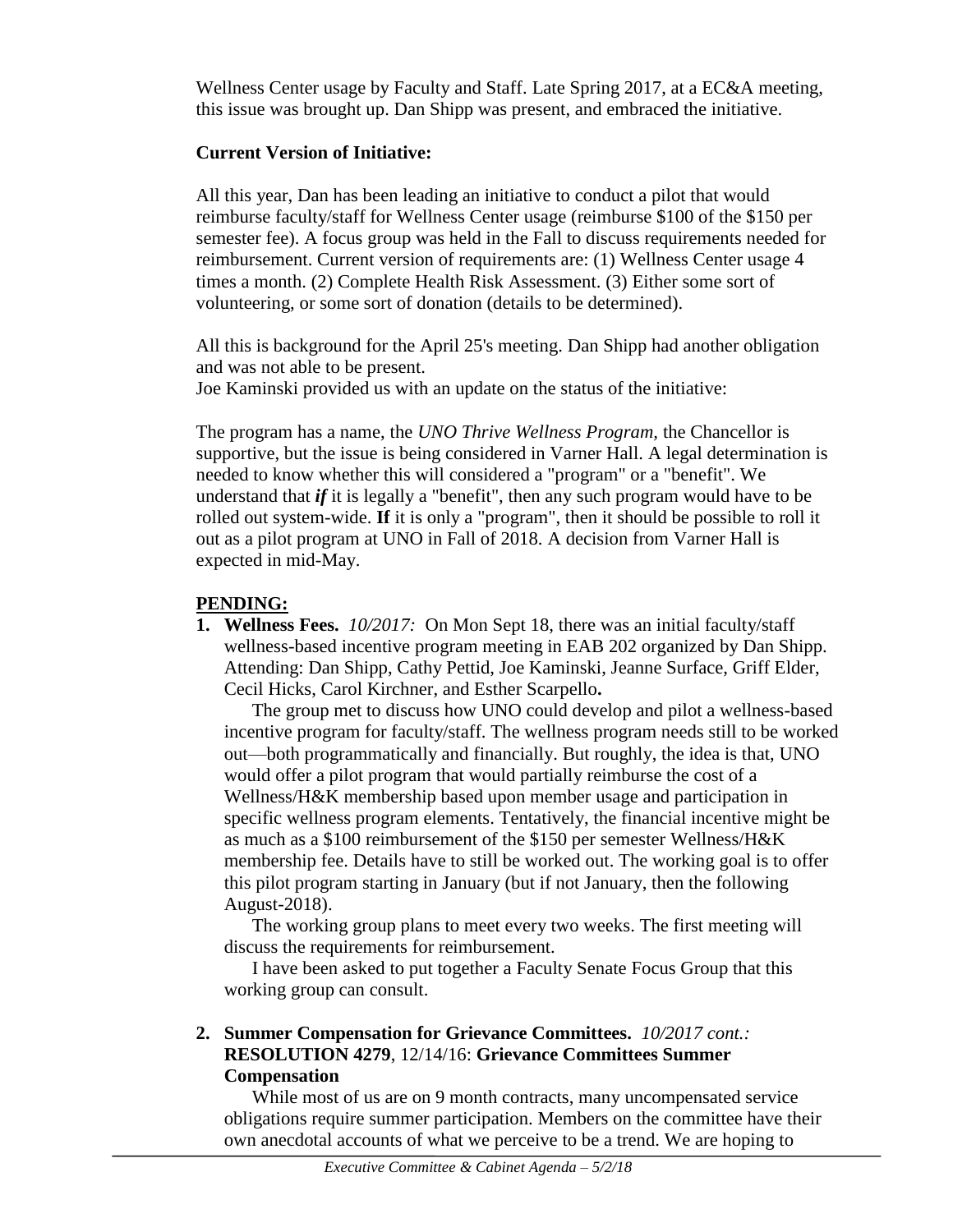discuss this topic with the AAUP, so that we can begin to connect some of the dots. We have contacted AAUP. The topic is on their agenda for Friday October 6, 2017**.**

*EC&C 3/7/18:* We have been asked to look at the policies and procedures for the 3 committees to see if appropriate language could be added to minimize the necessity of these committees meeting during the summer. John Noble has agreed to produce a first draft response.

Administrations proposal is that 9 month faculty committee members will be compensated up to  $$500.00$  per day (minimum of  $1/2$  day) when their committee is required to meet. The sense of the committee was that the compensation what fair. Still, we asked that the rationale be written down and shared with us.

We have been asked to contact the AAUP, particularly Mike Peterson, to make sure that the solution that we are crafting is in line with the AAUP contract.

**3. Visa Issues: Are they consistent college to college.**

*(1/10/18: Put on EC&A agenda.)*

**4. Faculty/Staff Safety Processes.** *10/2017 cont.:* Dr. Gina Toman has been named Faculty Human Resources Officer and Assistant to the Senior Vice Chancellor. She begins her new role on October 11**.**

We are interested in the administration developing a website similar to the Student Safety Website.

Note: We felt that the following site makes a good model:

http://academicpersonnel.unc.edu/faculty-policies-procedures-guidelines/

We expect Gina Toman will be help us address the request that there be a flow-chart that will help faculty understand and negotiate the many resources that are available: Ombudsperson, EAP person, counseling, BRT, etc. What information is confidential, etc. This "flowchart" may manifest itself in the form of the website mentioned above.

*(3/4/18 Info: Academic Affairs is doing a big website development.)*

## **5. Server for Personal Web Pages**

Senator Elder reported that last year all faculty across campus lost the server, along with the opportunity to have their own personal web sites, like Math. The Web site may have not been pretty, but it was spot on for other mathematicians to check. Senator Zhong said it now looks odd. Senator Kennedy said we all need support to get the server back for supporting personal web sites. Anything without branding is gone.

*(On 12/13/17 this issue was given to the FP&W Committee.) (3/4/18: EC&C suggested putting this item on the EC&A agenda. UNL has cloud hosting services.)*

## **6. Air Handler for Sculpture Lab**

*(On 4/11/18 Senator Stacy reported the air handler for the Sculpture Lab is dangerously outdated. The full Senate moved to send it to the FP&W Committee to look into how it can be updated or replaced, or who to keep in contact with.)*

**D. Committee on Goals and Directions:** Senator Arbelaez (No Meeting/No Report)

**Pending:**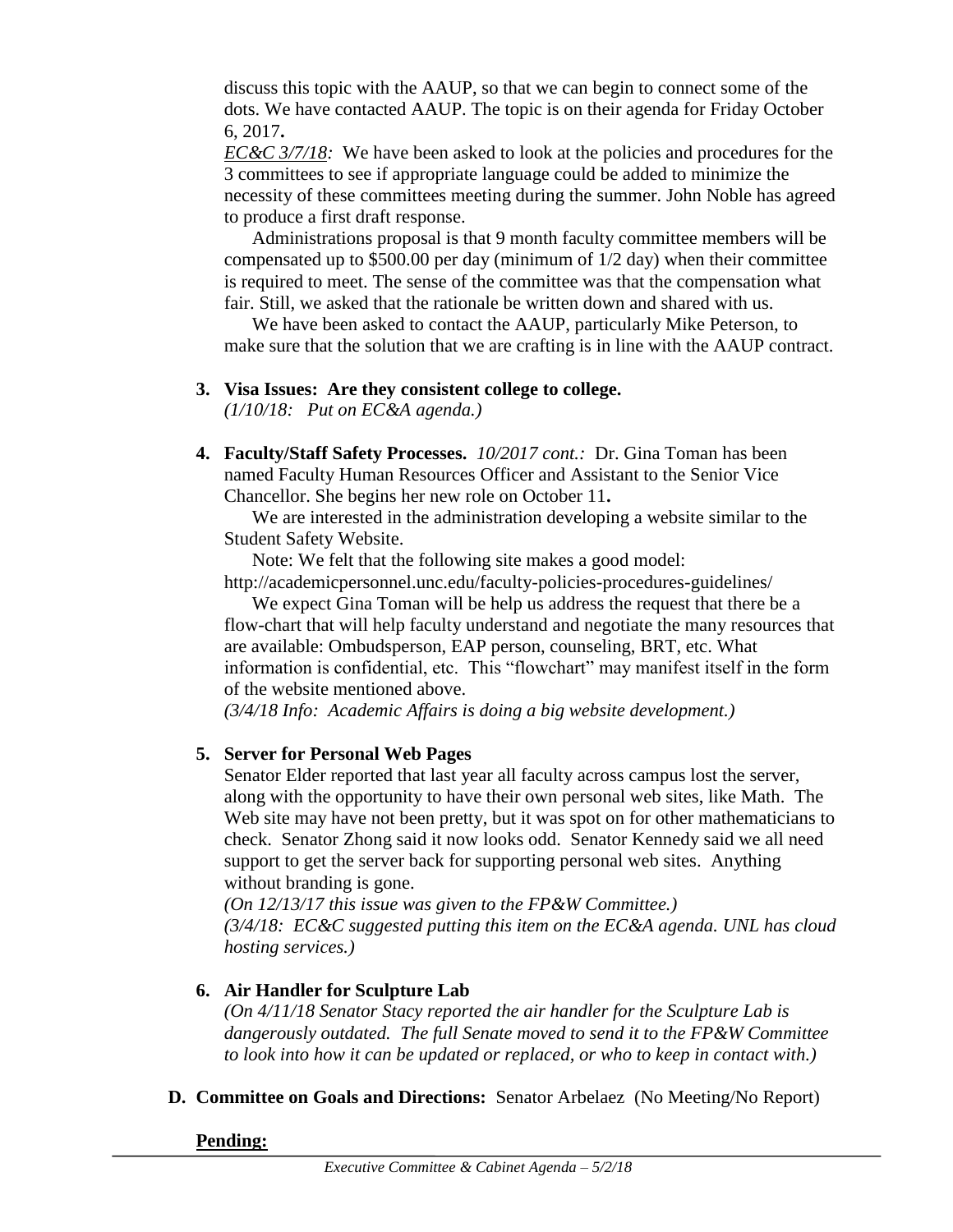**1. Facilities Planning and Faculty Representation** (Specifically, which Facilities Planning Committee would be the best on which to have faculty representation before plans are made, not just reported?) *(Sent to G&D 2/10/16) (3/4/18 Info: Senator Bereitschaft is checking on this.)* 

## **E. Professional Development:** Senator Adams

The Committee met April 25. Senators Adams, Nordman, Cast-Brede, Feng, Boron, and Winter were present.

The Committee discussed the upcoming election of a new chair and vice chair. Senator Adams asked for notes regarding anything members want highlighted in the year-end report, which is due soon.

The Committee then discussed the notes regarding the FDF Dean's Survey from the April EC&A meeting. Though those notes are not very detailed, and the PD Committee hopes for more detail at the upcoming EC&C meeting, we thought through what the committee might focus on to create suggestions for the administration and to respond to the Chancellor's acknowledgement that the ball is in our court on this issue. The committee identified three paths for our work in the fall:

- 1. Develop a template rubric/criteria that each college could use a starting point for distinguishing how FDF applications are ranked
- 2. Identify a consistent location where FDF application processes and the criteria should be located across colleges
- 3. Invite SVC Reed and/or Deans to PD Committee meetings to help vet the criteria and location.

# **PENDING:**

- **1. Faculty Professional Development Leave policies/procedures:**  *(1/10/18: The PD committee is waiting for deans to complete a survey to actually gauge faculty's understanding of FPD leave policies and procedures.)*
- **2. Creation of an Easily Found List of What Retiring Faculty Need to Know** *(4/11/18: Sent to PD Committee.)*

## **F. Committee on Rules:** Senator Nash

The Rules Committee met at the Criss Library on April 25, 2018. *Present:* Jeremy Johnson, Bob Nash, Kathy Peterson, Troy Romero, Wei Rowe. *Absent:* Paul Landow (excused).

## **1. Senator Replacement Resolutions:**

# **a. RESOLUTION: Permanent Replacement for Dan Hawkins**

**BE IT RESOLVED**, the following faculty member will permanently replace on May 10, 2018, and complete Senator Dan Hawkins's term to May 8, 2019, and also take Senator Hawkins place on the Goals & Directions Committee, as Senator Hawkins has resigned from the Faculty Senate: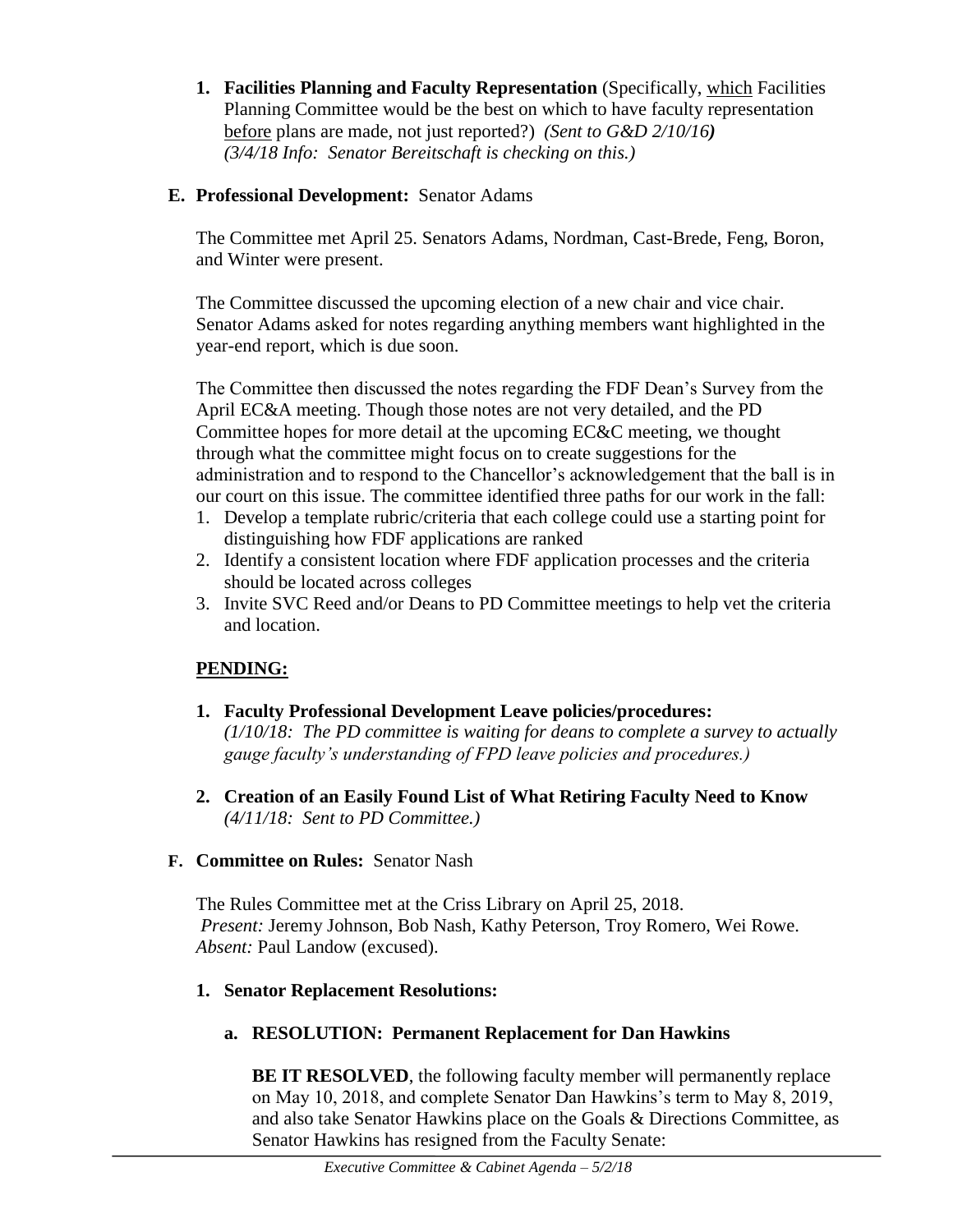Ed Tisko.

### **b. RESOLUTION: Permanent Replacement for Stan Wileman**

**BE IT RESOLVED**, the following faculty member will permanently replace on May 10, 2018, and complete Senator Stan Wileman's term to May 13, 2020, and also take Senator Wileman's place on the Academic & Curricular Affairs Committee, as Senator Wileman is retiring from UNO:

Matt L. Hale.

**~~~~~~~~~~~~~~~~~~~~~~~~~~~~~~~~~~~~~~~~~~~**

## **2. RESOLUTION: Membership of 2018-2019 Faculty Senate Standing Committees**

BE IT RESOLVED that the following be appointed to the 2018-2019 Faculty Senate standing committees as designated:

Committee on Academic & Curricular Affairs (6) Burch Kealey, CBA (2019) Kelly MacArthur, A&S (2020) Craig Maher, CPACS (2020) Connie Schaffer, ED (2020) Matt Hale, IS&T (2020) Bob Woody, A&S (2021) Committee on Educational Resources & Services (6) Tej Adidam, CBA (2020) Scott Glasser, CFAM (2020) Jooho Lee, CPACS (2021) Mark Schoenbeck, A&S (2020) Jeanne Surface, ED (2021) Andy Zhong, A&S (2020) Committee on Faculty Personnel & Welfare (6) Claudia Garcia, A&S (2021) Ziaul Huq, CBA (2021) Tammie Kennedy, A&S (2020) Ramazan Kilinc, A&S (2021) [Paul Landow, Fall 2018] Marshall Prisbell, CFAM (2019) Dale Tiller, EXT (2019) Committee on Goals & Direction (6) Maria Arbelaez, A&S (2019) Bradley Bereitschaft, A&S (2019) Edmund Tisko, A&S (2019) Hamid Sharif-Kashani, EXT (2020)

Tomm Roland, CFAM (2021)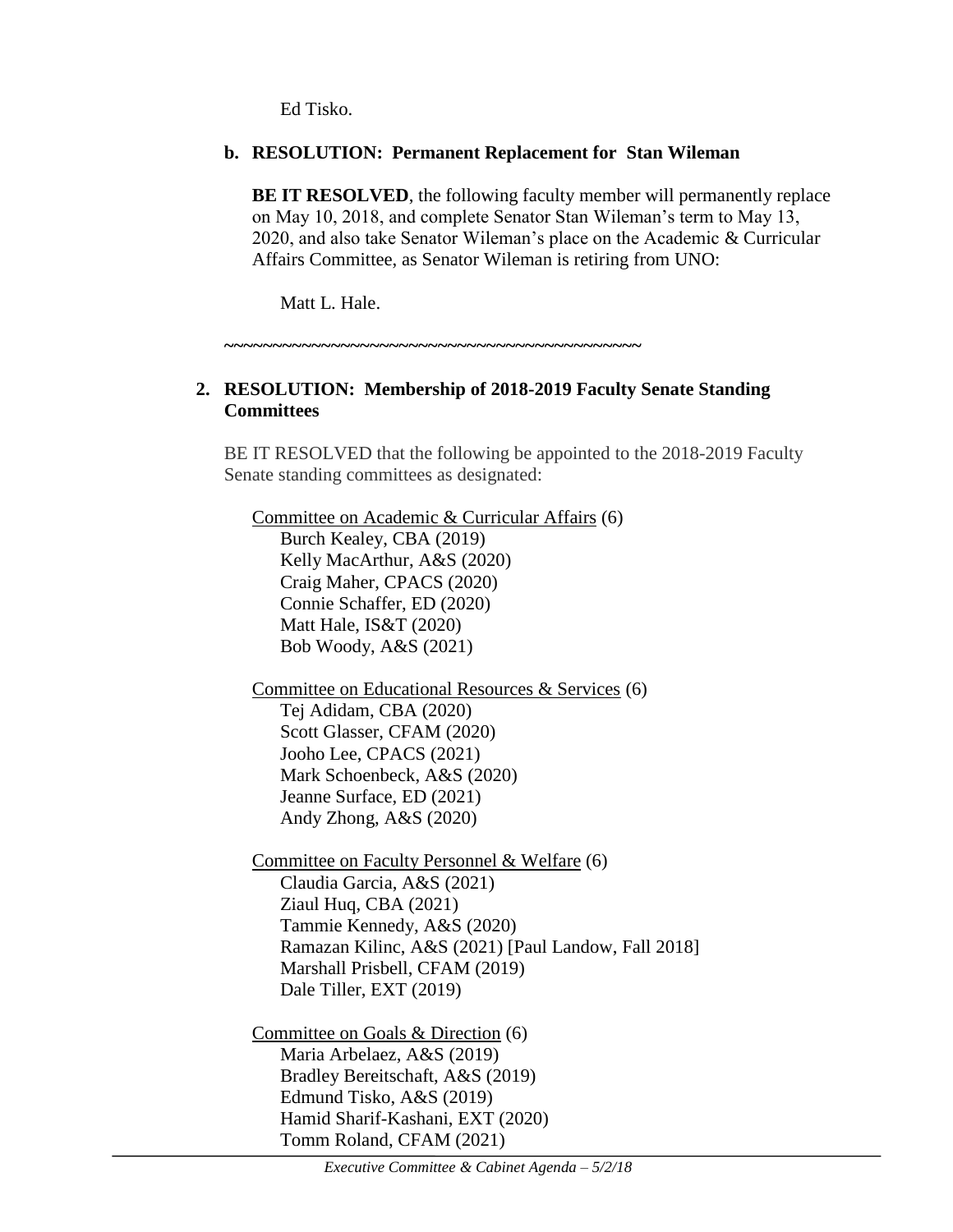Richard Stacy, ED (2019)

Committee on Professional Development (6) Julie Blaskewicz Boron, CPACS (2019) Melissa Cast-Brede, ED (2020) Shelly Cooper, CFAM (2021) Brady DeSanti, A&S (2021) Iulia Podariu, A&S (2021) Victor Winter, IS&T (2019)

Committee on Rules (6) Amy Anderson, CPACS (2021) Jeremy Johnson, CFAM (2019) Robert Nash, LIB (2019) Kathy Peterson, ED (2019) Sajda Qureshi, IS&T (2021) Wei Rowe, CBA (2019)

## **3. RESOLUTION: Campus Committees (a-i)**

**~~~~~~~~~~~~~~~~~~~~~~~~~~~~~~~~~~~~~~~~~~~**

BE IT RESOLVED, that the following be appointed to Campus Committees as designated:

### **a. Academic Planning Council (APC)**

BE IT RESOLVED that the following names go forward as the Faculty Senate's representatives to the Academic Planning Council, each for a one-year term from 07/31/18 through 08/01/19:

Amy Anderson (to be reappointed); Peggy Jones (to be reappointed).

## **b. Assessment Committee**

BE IT RESOLVED that the following name go forward as the Faculty Senate's representative to the Assessment Committee for a one-year term from 08/01/18 through 07/31/19:

Samantha Clinkinbeard (to be reappointed).

## **c. Education Policy Advisory Committee (EPAC)**

BE IT RESOLVED that the following names go forward as three-year appointments, from 08/01/18 through 07/31/21, to the Education Policy & Advisory Committee (EPAC) to replace Kerry Ward (IS&T), Katie Bishop (LIB), and Ann Coyne, CPACS), whose terms will be ending:

Harvey Siy, IS&T (to replace Kerry Ward);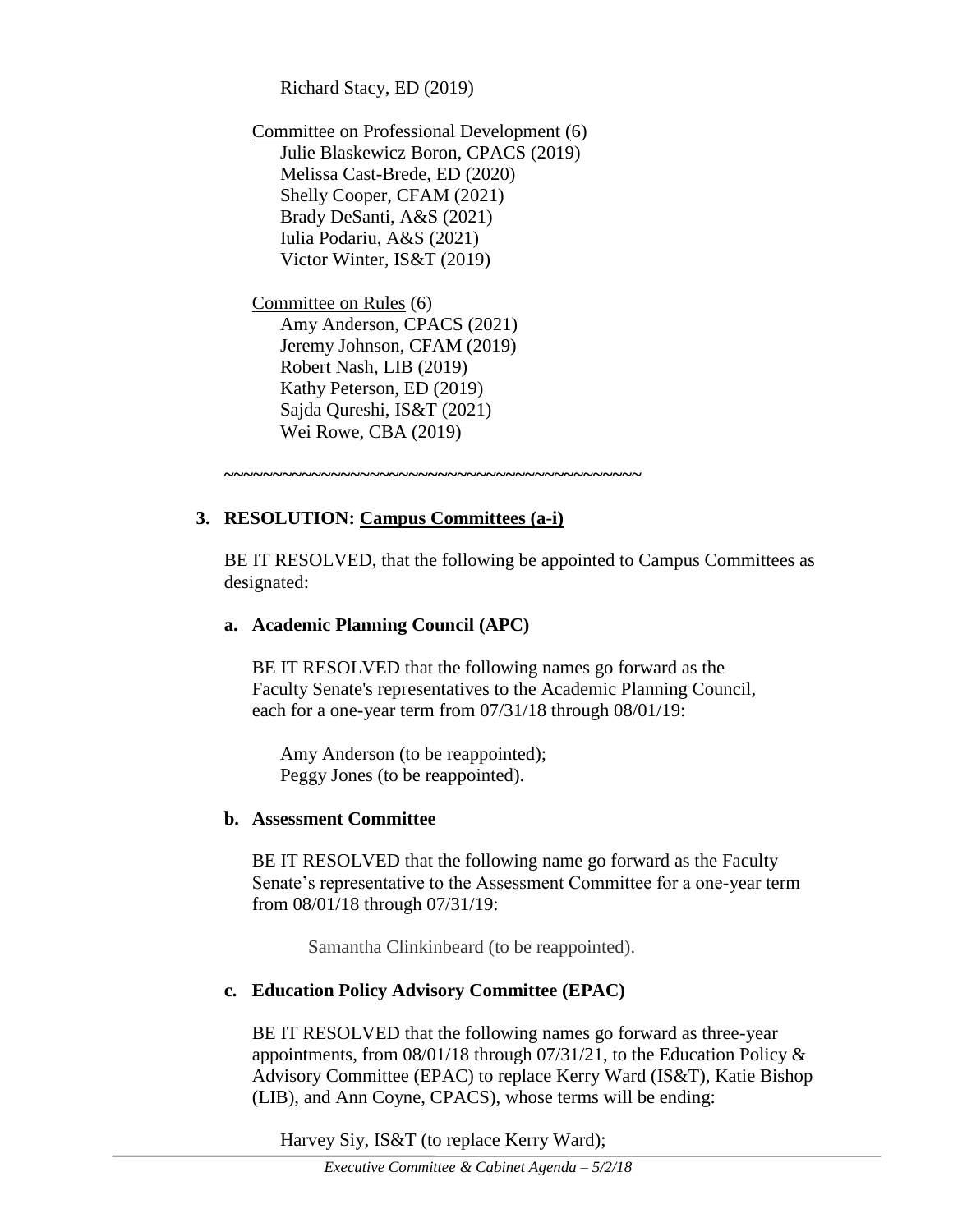Heidi Blackburn, LIB (to replace Katie Bishop); Barbara Hewins-Maroney, CPACS (to replace Ann Coyne).

### **d. Judicial Committee**

BE IT RESOLVED that the following names go forward as three-year appointments, from 08/01/18 through 07/31/21, to the pool of names for the Judicial Committee:

Ann Fruhling (to replace Ethel Williams); Lisa Scherer (to replace Julie Boron); Mark Schoenbeck (to replace Michael Walker); Kerry Ward (to replace Bob Woody).

## **e. Parking Advisory Committee**

BE IT RESOLVED that the following name go forward as a three-year appointment, from 08/01/18 through 07/31/21, to the Parking Advisory Committee:

Arturo Miranda (to replace Steven Torres)

And that the following name go forward to complete the term of Angela Eikenberry (08/01/16-07/31/19), who has resigned from the committee:

Ana Carballal (to replace Angela Eikenberry).

## **f. Professorship Committee**

BE IT RESOLVED that the following names go forward to serve on the Named Professorship Review Committee (Kiewit, Kayser, and Isaacson Professorships), from 08/01/18 through 07/31/19 (The Administration will select one additional member of this committee.):

Gaylene Armstrong (to be reappointed); Adam Rosen (to replace Bruce Johansen).

## **g. Strategic Planning Steering Committee**

BE IT RESOLVED that the following name go forward as the Faculty Senate's representative on the Strategic Planning Steering Committee for a one-year term from 05/10/18 through 05/09/19:

TBD (to replace Daniel Hawkins).

## **h. Student Publications Board, Position A**

BE IT RESOLVED that the following names constitute the Faculty Senate approved list of nominees to the Student Publications Board, Position A, to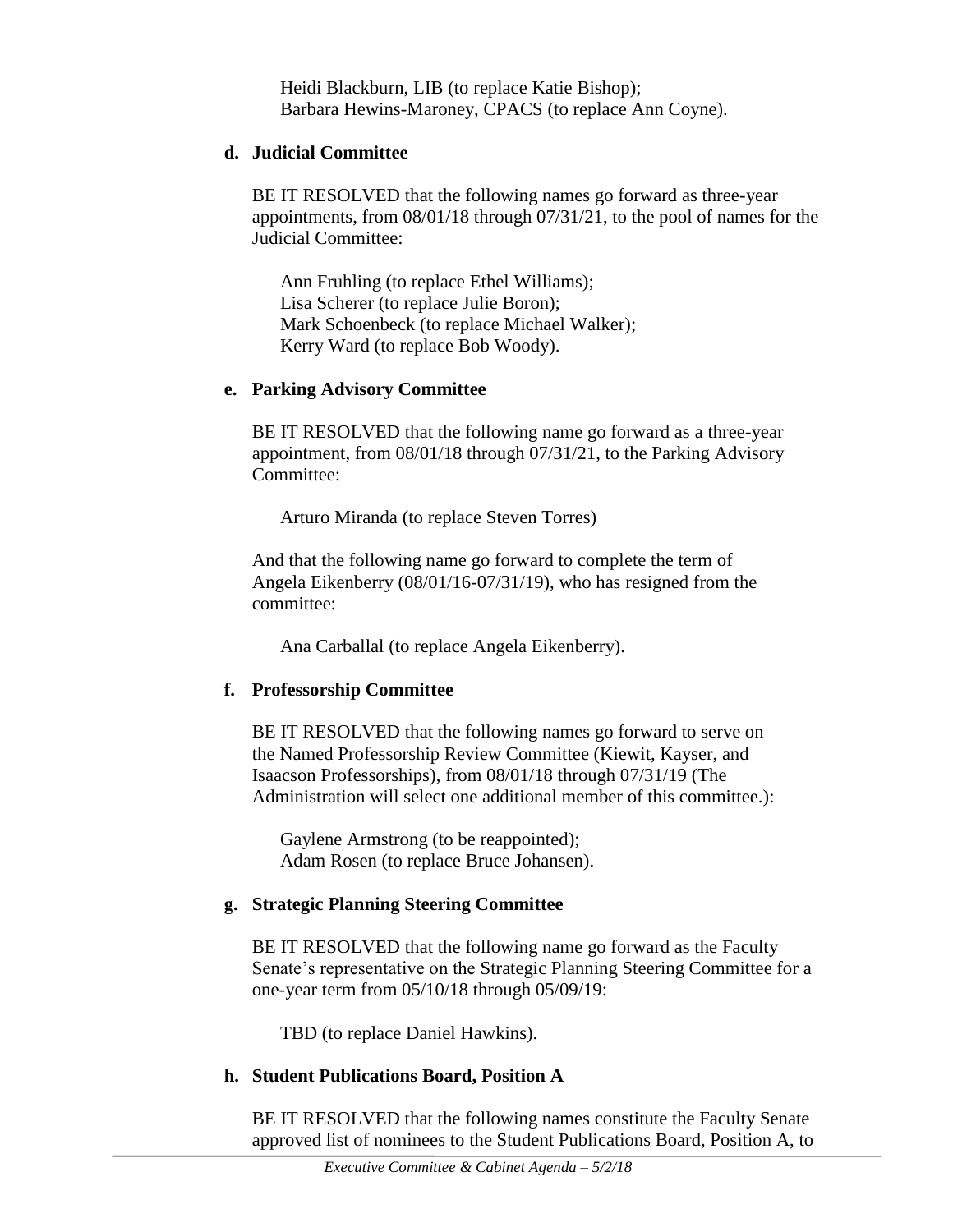replace Karen Weber, from which the Chancellor is to select one for a threeyear appointment from 01/01/19 through 12/31/21 as specified in the By-Laws of the Board of Regents:

Melodae Morris; Karen Weber.

### **i. Tuition Remission Task Force**

BE IT RESOLVED that the following name go forward to serve a one-year term, 08/01/18 through 07/31//19, on the Tuition Remission Task Force:

Kenneth Dick (to be reappointed).

**~~~~~~~~~~~~~~~~~~~~~~~~~~~~~~~~~~~~~~~~~~~**

## **4. RESOLUTION**: **University Committees (a-i**)

**BE IT RESOLVED** that the following be appointed to University Committees as designated:

## **a. University Committee on Athletics**

BE IT RESOLVED that the following name go forward as a three-year appointment, from 08/01/18 through 07/31/21, to the University Committee on Athletics:

Jamie Wagner (to replace Erin Bass).

## **b. Excellence in Teaching Award, University Committee on**

BE IT RESOLVED that the following faculty members be recommended for service as three-year appointments, from 08/01/18 through 07/31/21, on the University Committee on Excellence in Teaching. (Of the committee, two members should be recipients of the award and one member should be a pre-tenure faculty at-large member.) These members will serve staggered terms, and their replacements will be appointed to serve terms that would balance term endings, except for the **pre-tenure** faculty member, who serves a one year term (08/01/18-07/31/19):

John McCarty, A&S [*Recipient of Award*] (to replace Melanie Bloom); Catherine Co, CBA (to replace Phani Tej Adidam).

## AND

Anne Karabon, ED, Pre-Tenure Faculty Member At-Large (to be reappointed) [term: 08/01/18 – 07/31/19].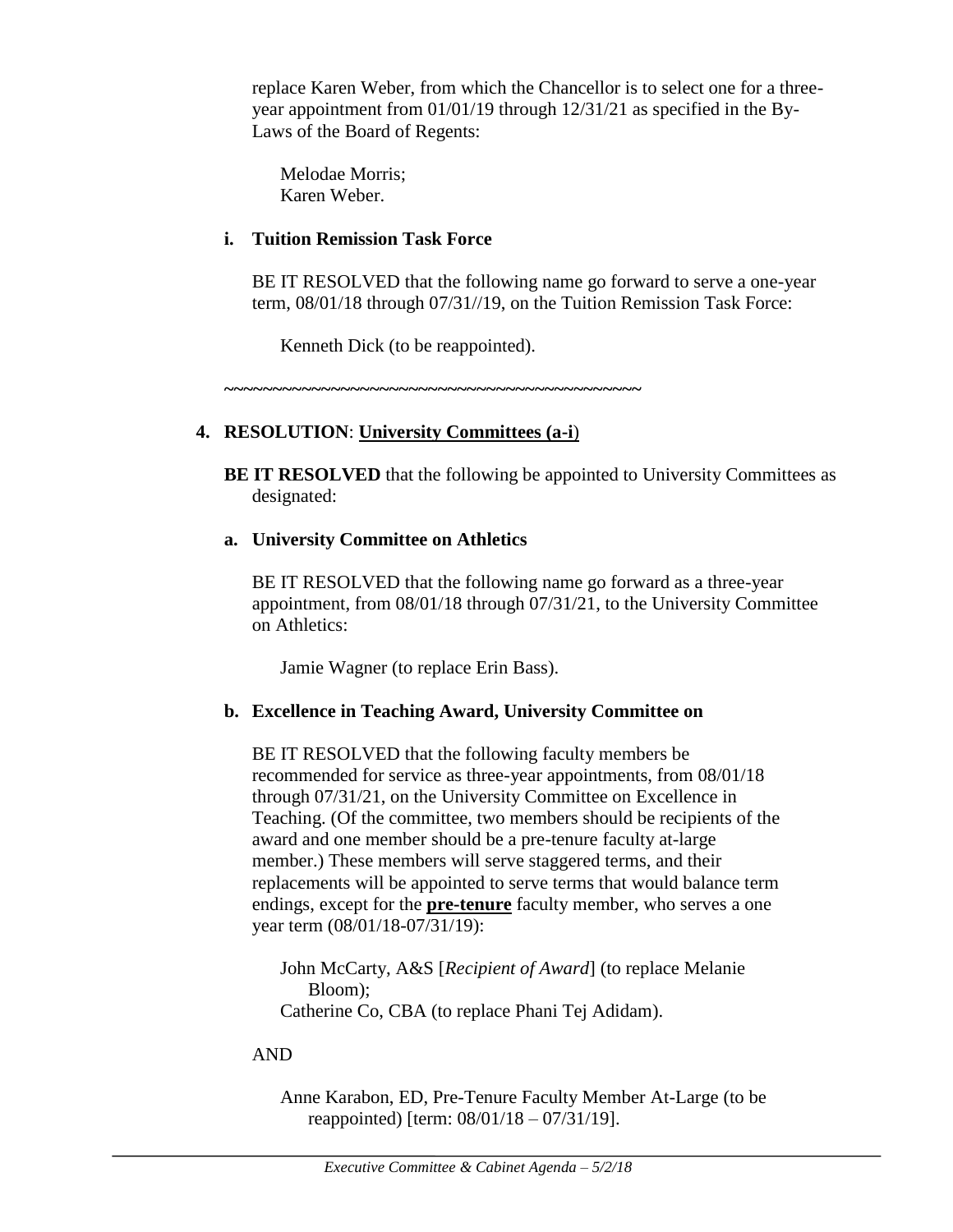### **c. University Committee on Facilities Planning**

BE IT RESOLVED that the following name go forward as a three-year appointment, from 08/01/18 through 07/31/21, to the University Committee on Facilities Planning:

Amy Schindler (to replace Suzanne Sollars).

### **d. University Committee on Honors & Awards**

BE IT RESOLVED that the following name go forward as a three-year appointment from 08/01/18 through 07/31/21, to the University Committee on Honors & Awards:

Saundra Shillingstad (to replace Sara Myers).

### **e. University Committee on Library & Learning Resources**

BE IT RESOLVED that the following names go forward as three-year appointments from 08/01/18 through 07/31/21, to the University Committee on Library and Learning Resources:

Cristian Dona-Reveco (to replace Barbara Hewins-Maroney); Joyce Neujahr (to replace Heidi Blackburn).

### **f. University Committee on Student Affairs**

BE IT RESOLVED that the following name go forward as a three-year appointment from 08/01/18 through 07/31/21, on the University Committee on Student Affairs:

Dustin White (to replace Karen Weber).

## **g. University Committee on Technology Resources, Services and Planning**

BE IT RESOLVED that the following names go forward as three-year appointments from 08/01/18 through 07/31/21, to the University Committee on Technology Resources, Services and Planning:

Miriam Kuhn (to be reappointed); Xiaoyue (Zoe) Cheng (to replace Greg Morin); Li-Fen (Lilly) Lu (to replace Paul Davis).

## **h. University Committee for the Advancement of Teaching (UCAT)**

BE IT RESOLVED that the following names go forward as three-year appointments from 07/01/18 through 06/30/21, to the University Committee for the Advancement of Teaching (UCAT):

Erin Pleggenkuhle-Miles, CBA (to replace Bob Ottemann, CBA);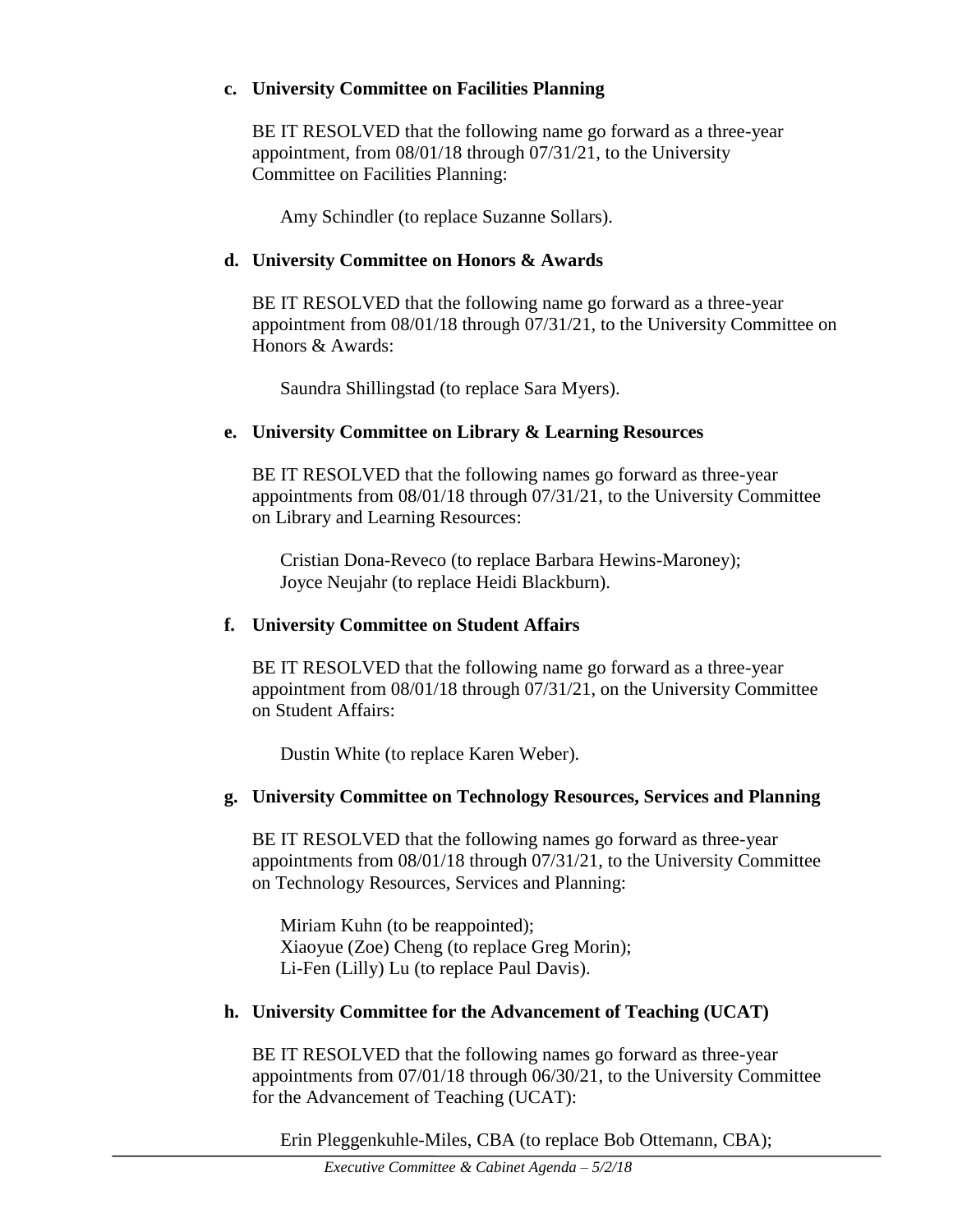Amanda Steiner, ED (to replace Mike Messerole, ED); Dario Ghersi, IS&T (to replace Margaret Hall, IS&T);

AND the following name to go forward as a two-year appointment from 07/01/18 through 06/30/20, in order to further stagger the terms:

Omer Farooq, LIB (to replace James Shaw, LIB).

### **i. University Committee on Research & Creative Activity (UCRCA)**

BE IT RESOLVED that the following names go forward as three-year appointments from 08/1/18 through 07/31/21, to the University Committee on Research & Creative Activity (UCRCA):

Tom Bragg, A&S, Sciences (to be reappointed); Christine Toh, IS&T (to replace Dario Ghersi, IS&T); Benjamin Steiner, CPACS (to replace Kyle Kercher, CPACS).

### **5. RESOLUTION: Faculty Senate Presidential Appointments (a-e)**

BE IT RESOLVED that the Faculty Senate President appoints the following as designated:

### **a. AAUP Executive Committee (American Assoc. of University Professors)**

BE IT RESOLVED that the Faculty Senate President appoints the following **senator**, who is also an AAUP member, as the Senate representative for a one-year appointment from 05/09/18 through 05/08/19, to the UNO Chapter of AAUP:

Kelly MacArthur (to be reappointed).

### **b. Academic Freedom Coalition of Nebraska (AFCON)**

BE IT RESOLVED that the Faculty Senate President appoints the following senator to be the Senate representative to the Academic Freedom of Coalition of Nebraska (AFCON) for a one-year term, from 05/09/18 through 05/08/19:

TBD.

## **c. Alumni Association Board of Directors**

BE IT RESOLVED that the Faculty Senate President appoints the following UNO alumnus as the Senate representative for a one-year term, from 08/01/18 through 07/31/19, to the Alumni Association Board of Directors:

Scott Vlasek (to be reappointed).

## **d. Budget Advisory Committee (Faculty Senate Committee)**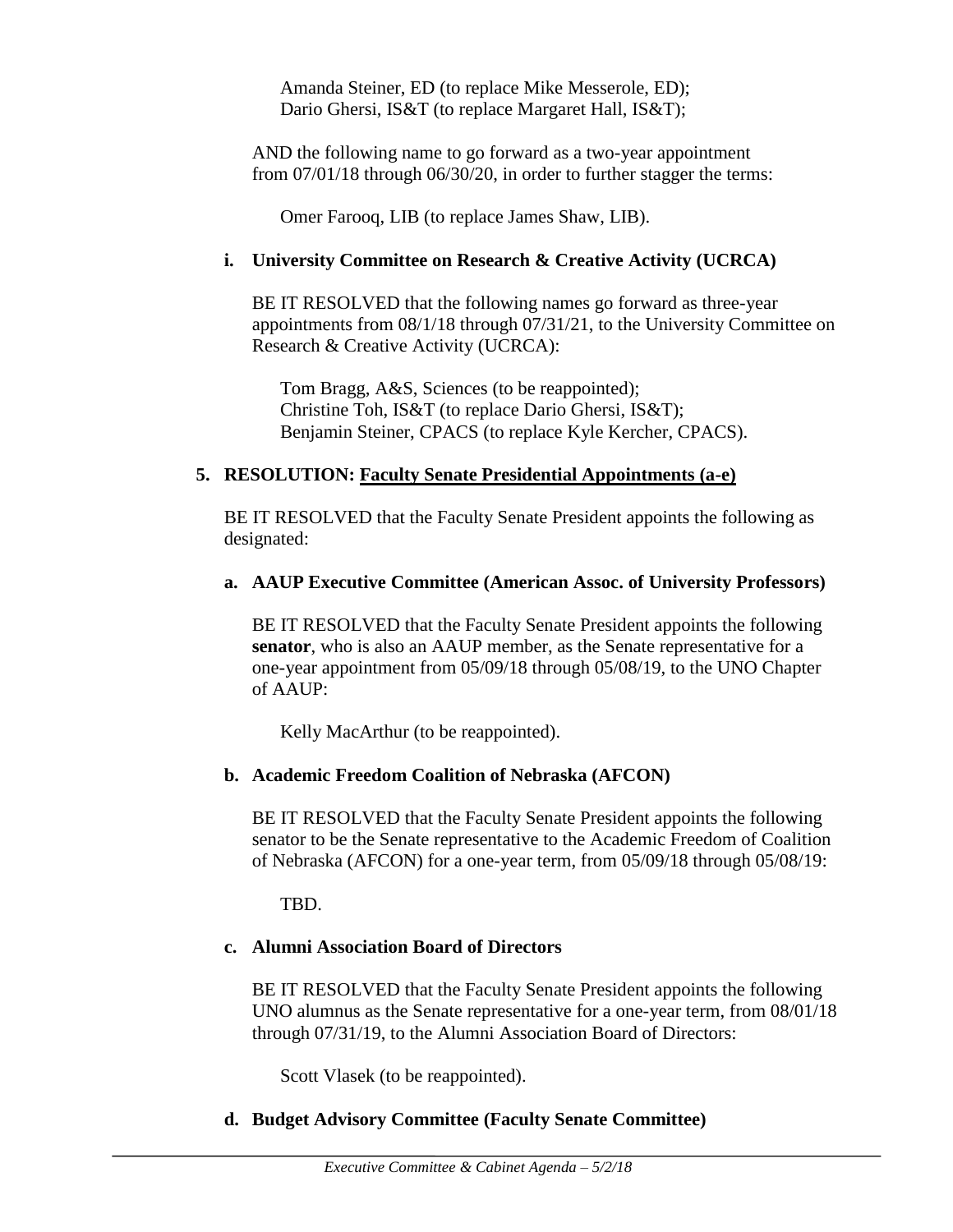BE IT RESOLVED that the Faculty Senate President appoints the following faculty member to the Faculty Senate Budget Advisory Committee for a threeyear term, from 08/01/18 through 07/31/21:

Carol Ebdon (to replace Craig Maher).

## **e. Graduate Council Liaison**

BE IT RESOLVED that the Faculty Senate President appoints the following member of the **Graduate Council** to be the liaison between the 2018-2019 Faculty Senate and the Graduate Council for a one-year term from 08/01/18 through 07/31/19:

*Phani Tej Adidam (to replace Julie Blaskewicz Boron)*.

**~~~~~~~~~~~~~~~~~~~~~~~~~~~~~~~~~~~~~~~~~~~**

**PENDING:** None

## **V. Other Faculty Senate Committees**

- **A. Faculty Senate Budget Advisory Committee Report**: Prof. Hall, Maher, O'Hara
- **VI. Ad hoc Committees**
	- **A. Ad hoc UNO-UNMC Faculty-to-Faculty Communication and Collaboration Committee:**
- **VII. Non-Senate Committee Reports**
- **VIII. Unfinished Business**

## **PENDING:**

**A. Dual Factor Authentication:** Senator Barone

### **B. UNO Website for documents and policies** *At the 1/17/18 Faculty Senate meeting:* AVC Smith-Howell is in the process of finding a UNO web site repository for policy and other documents, in order to make them easier to find. President Grams wanted to start a conversation on this. *(1/17/18 The Senate agreed that this issue would stay with the EC&C.)*

- **C. Facilities Use Plan, related to the new Freedom of Expression Policy** (*3/7/18):* There was disappointment with the current draft policy in the amount of space where a demonstration could be held**.**  *(On 4/11/18 it was reported that this has a 4/28/2018 deadline.)*
- **D. "Concur" or Travel:**

A new system for processing travel requests and expenses, Concur, will be implemented in Firefly this summer. Concerns heard from faculty about the entry of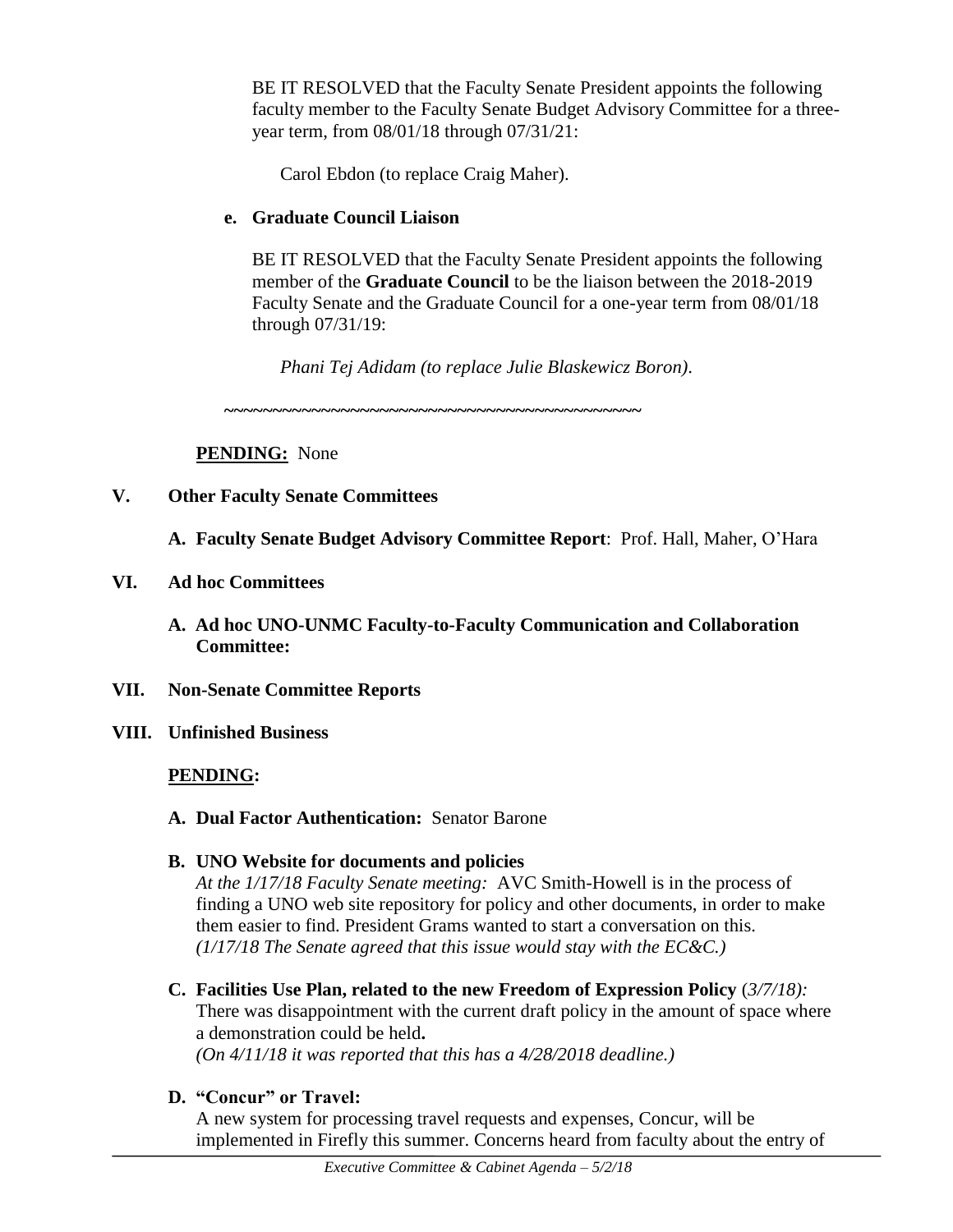personal or financial information in this system were presented and addressed by the SAP helpdesk in an email to President Grams. No personal information need be left after using the system. *(As of 4/11/18 this is still being worked on.)*

- **E. Canvas Retention & Completion Calendar:** Senator Grams reported in *April 2018 this is continuing to be worked on*.
- **F. Revision of Front-End of Undergraduate & Graduate Catalogs and Possible Representation on Review Committee:** *As of April 2018 this is being worked on.*
- **G. RESOLUTION 4314,** 11/8/17**: Include in ACE a Question Regarding Timely Feedback for Students**

*(4/11/18: Senator Grams will check to see if the question been added to the Evaluation Form? And also, can the form be put on the web somewhere so questions can be seen?)*

## **IX. For the Good of the Order**

### **X. New Business**

### **A. Proposed Research Study**

SVC Reed would like to know if faculty would approve letting a researcher from another institution contact them to recruit participants for a study. A doctoral candidate in an Ed.D. program elsewhere is conducting a qualitative study of the experiences of faculty following student suicide, in Fall 2018. This person would like to recruit participants from among the UNO faculty, subsequent to all necessary IRB approvals being obtained.

### **XI. Adjourned**

## **XII. Announcements**

- **A. EC&C Mtg:** Wednesday, May 2, 2018, 2 p.m., ASH 196
- **B. Faculty Senate Mtg.:** Wednesday, May 9, 2018, 2 p.m., CEC 230/231 *(Change over meeting)*
- **C. Faculty/Staff Awards Dinner: (for Outgoing and Continuing Senators)**  Thursday, May 10, 2018, MBSC, Social 6:30 p.m., Dinner 7:15 p.m.
- **D. EC&A Mtg:** Wednesday, May 17, 2018, 2 p.m., EAB 200

| <b>Remaining Schedule for 2017-2018</b>      |                                       |  |  |  |
|----------------------------------------------|---------------------------------------|--|--|--|
| <b>EC&amp;C</b> Meetings                     | <b>Faculty Senate Meetings</b>        |  |  |  |
| (Usually 1 <sup>st</sup> Wednesday of month) | (Usually $2^{nd}$ Wednesday of month) |  |  |  |
| (ASH 196)                                    | (Usually in CEC $230/231$ )           |  |  |  |
|                                              |                                       |  |  |  |
| May 2 $(4/30 - 5/3$ Finals)                  | May 9                                 |  |  |  |